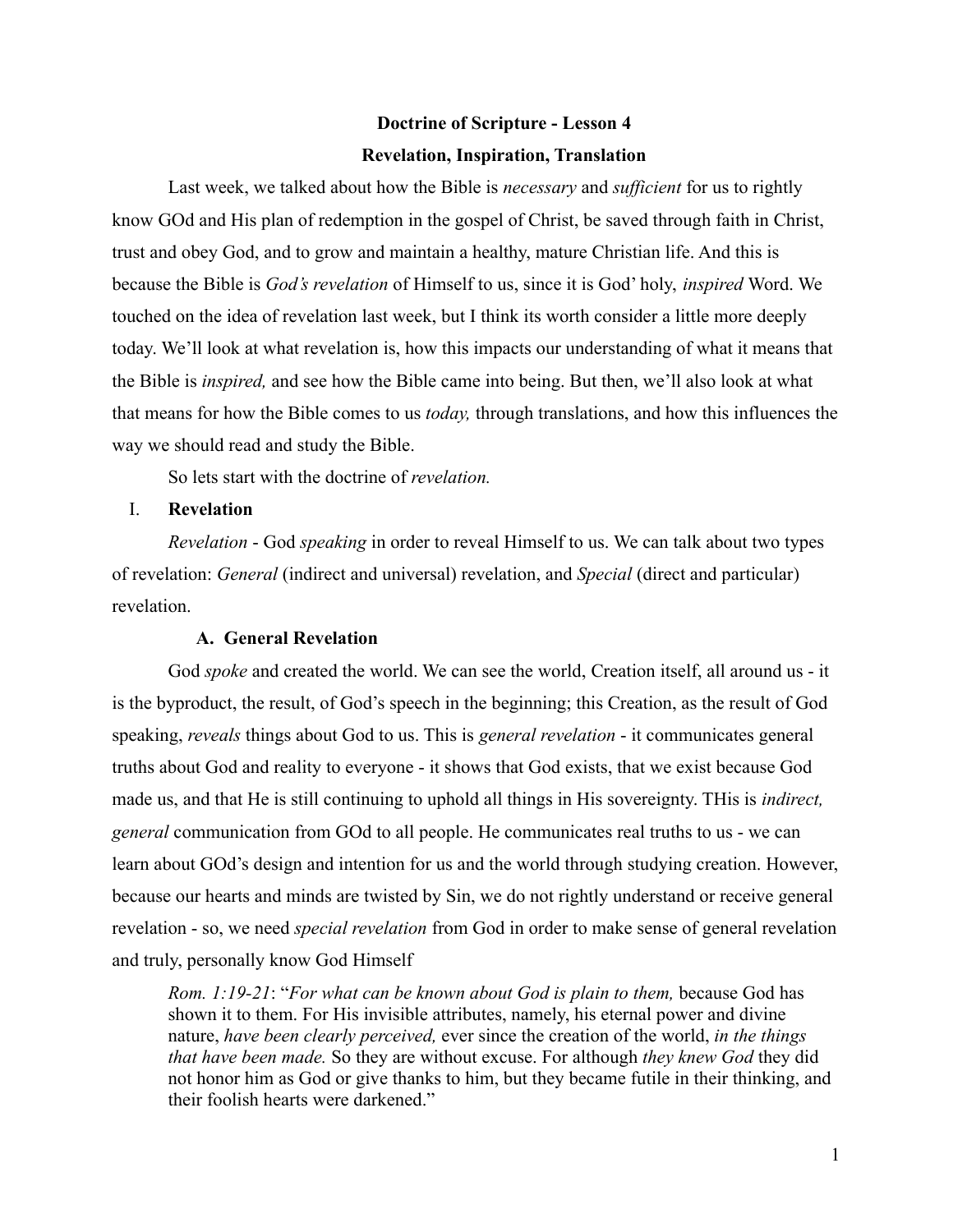# **B. Special Revelation**

- 1. GOd speaking directly to people (e.g., GOd speaking to Adam and Eve in Garden, or with Noah, Moses, or Abraham)
- 2. Christ the Word of God reveals the fullness of God, making God's mystery and plans of old fully known and revealed
- 3. THe BIble itself is God's *written* revelation of Himself to us it is GOd's *inspired Word;*

# **II. Inspiration**

God speaks through the written Word of the Bible because He *divinely inspired* real men, throughout history, to write exactly what He wanted them to write. So it is true that they recorded God's past revelation of Himself through His speech, works, and miracles. But it is also true that *the very words of the Bible themselves* are special revelation - the entire Bible is God's Word, GOd speaking and revealing Himself, Truth, and His plans of redemption in Christ to us.

### **A. How did we get the Bible?**

The Bible did not float down from Heaven one day. It was written over a long period of time by a number of different men, including Moses, David, Isaiah, John, Paul, and others, even some whose names we don't know.It is made up of 66 different books, and these books are grouped into two main sections. The first section (the bigger one), is known as the "Old Testament." The 39 books of the Old Testament were all written before Jesus came to earth. But even though Jesus Christ does not appear as a character in these books, he is still the focus of them because they tell the story that leads up to him, filled with a number of prophecies about his coming. Because it was written primarily for the Israelite people of old, who spoke Hebrew, the *Old Testament was originally written in Hebrew, with a few sections written in Aramaic.*

The second section of the Bible (the smaller one) is called the "New Testament." The 27 books of the New Testament were written after Jesus came to earth, completed his ministry, died, and was raised. Some of these books were written to tell the story of his coming, and others were written to give instructions to those who believed in Jesus about their faith and how they should live in light of it. *The books of the New Testament were all written in Greek,* the language that was used for widespread communication by that time (the time of the Roman Empire).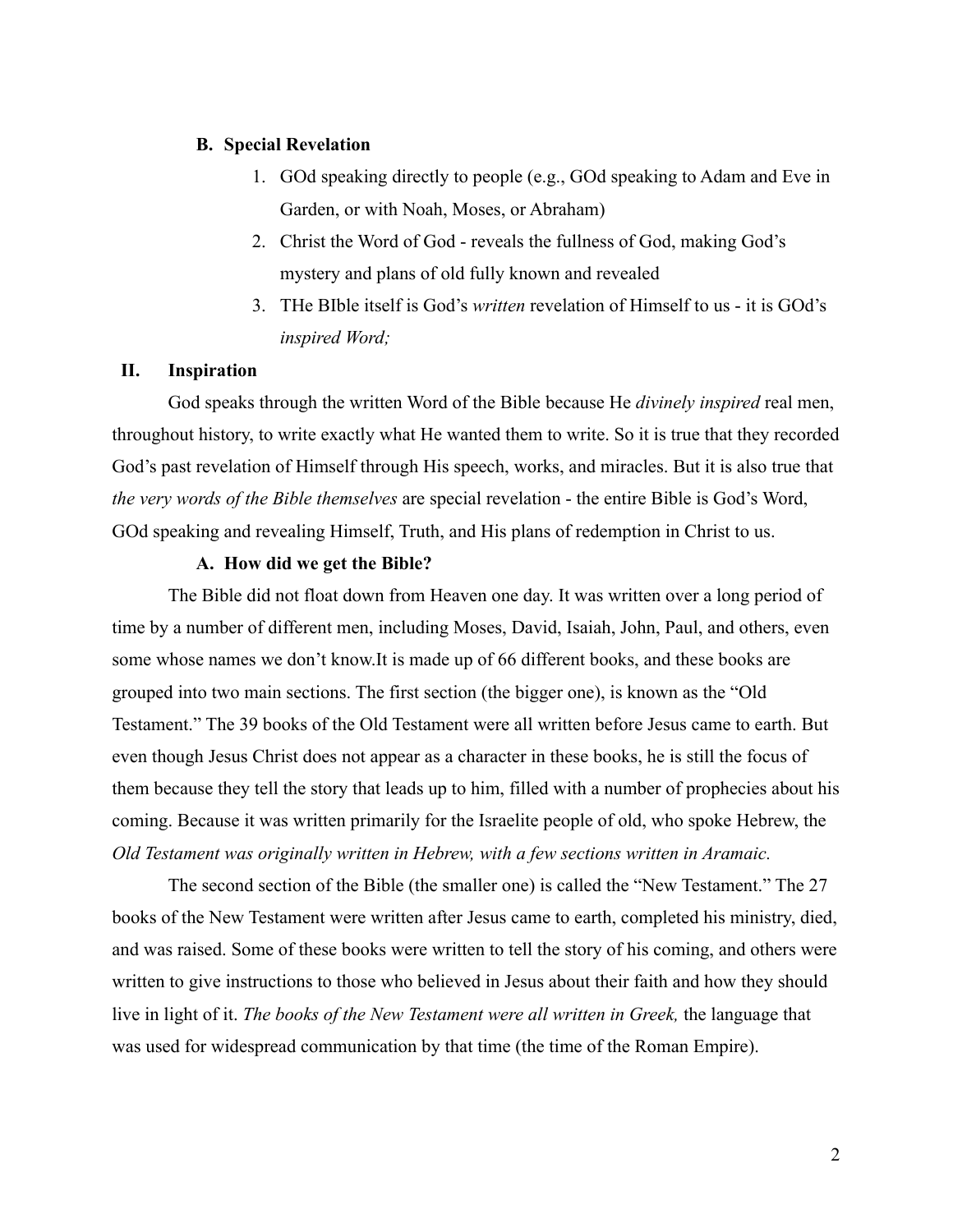Jesus and the apostles clearly affirmed the books of the Old Testament as the Word of God. But the New Testament was not written until after the time of Jesus, so the process of coming to receive the books of the New Testament as God's Word took some time. Over the centuries, the church heard God's voice in these 27 books, and gradually came to a complete agreement that these books, together with the books of the Old Testament, should be regarded as unlike all other books in the world.

GOd *inspired* these men to write the Bible, with the exact words He wanted them to use. And yet, it is also true that *these men wrote it using exactly their own words.* To be sure, there are many parts in scripture where they simply copy what God dictates to them to say, like when the prophets Moses, Isaiah, or Jeremiah receive an audible Word from God, copy it down, and write before it, "Thus says the Lord." But there are many other parts, such as recorded history, narrative, poems, psalms, and even entire letters written to specific people and churches, that were not directly dictated by God. When Paul wrote the letter to the Philippians, he wasn't merely copying down what God dictated, word for word. No, he was writing what he thought the Philippians needed to hear. And yet, at the exact same time, he was being *divinely inspired by the Holy Spirit* to write down the exact words that God wanted him to write, in such a way that it bears the very authority of GOd, as God's holy, inspired, and inerrant word.

Therefore, this means that...

#### **B. The actual words of the Bible are GOd's inspired Word**

Now, that sounds plainly obvious enough, but I think it's important to just explicit recognize this fact. It is simultaneously true that the words of the Bible are both *God's Words* and the *human authors' words.* God inspired *real men* to write *His Word* through *their own human words, in human languages,* to a real, specific, historical *audience,* in a specific cultural and historical context. And these exact words that they wrote are *GOd's inspired words.*

THis means that in order to hear and understand GOd's Word, we have to understand the actual words of the Bible. Again, this might seem like an obvious point, n ot even worth mentioning (and I hope it seems that way to all of us here today!) But I believe it *is* worth mentioning because there have been many theologically liberal scholars, pastors, and Bible teachers over the last couple of hundred years who have thought differently. In fact, I've even met Christians, Sunday school teachers, even pastors and deacons in S.B.C. churches that have thought and taught differently. They would claim that we hear GOd's Word through *reading* the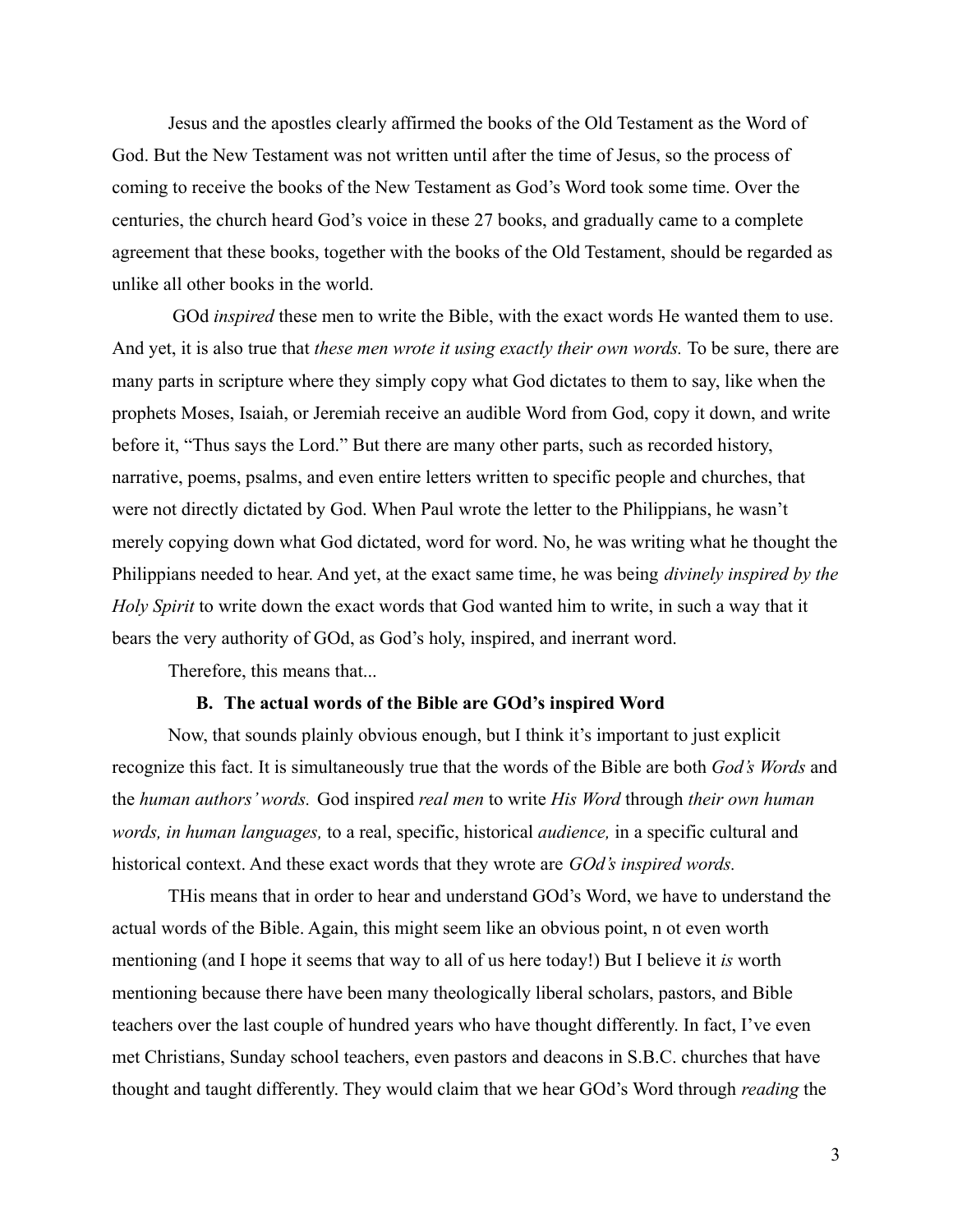Bible, but that the Bible isn't necessarily God's Word itself. They would say that the Holy Spirit speaks to us when we read the Bible, and that the *impression the Spirit gives us,* or the word that the Spirit gives to a preacher in a sermon, or lesson, or the like - they would say that *that* is God's Word; the Spirit tells us God's Word as we read the Bible, but that the words themselves on the page aren't necessarily inspired, or inerrant, or authoritative. Some would even go so far to say that GOd's Word is *behind* the words on the page, so we have to somehow get past, or around, what the words say, in order to get at what God is *really* revealing.<sup>1</sup>

And that's clearly *false and dangerous*, isn't it? After all, isn't a sneaky, deceptive way of making the Bible say whatever we want it to say, and getting rid of the parts we don't like by claiming that those particular words or passages aren't really God's Word - they're just there so that God can tell us what He *really* wants us to think when we read them. And if we think that way, well then what we're really saying is that *our* words, *our* thoughts and opinions, are true, trustworthy, and authoritative, no the words of the Bible itself.

But that's just not an option for us as Christians. As we've seen over the past couple of weeks, the Bible itself claims to be God's Word. And that's an all or nothing claim - it is either God's holy, inspired, infallible, and inerrant Word, or it isn't. There is no middle ground. Therefore, we must firmly hold our ground in asserting that the words of the Bible itself, as originally written by the men GOd inspired, are *the Holy, Inspired, and Inerrant - even Infallible - Word of God.*

And since the Bible was written by *real men,* inspired by GOd to write *in their own language and culture,* we have to understand the *words themselves* in order to understand the truth and meaning of GOd's Word that He communicates through the Words - the words on the page themselves as inspired by GOd. Therefore, we understand GOd's Word by *understanding the inspired, written words themselves.*

This means that in order to understand any given Bible verse or passage, we have to understand the vocabulary, grammar, syntax, historical and cultural context, literary context, logical argument and structure of the passage, and so forth. Now, we're going to look at all of that in more detail, when we talk about how to study the Bible. But for now, I want us to simply recognize that this means we have to *understand the words that were originally inspired by God*

<sup>&</sup>lt;sup>1</sup> Such thinking is found in elements of the German higher criticism movement of the 1800s, and also in the Neo-Orthodox movement of the 20th century. Such thinking can be found, for example, in the works of Karl Barth and Deitrich Bonhoeffer.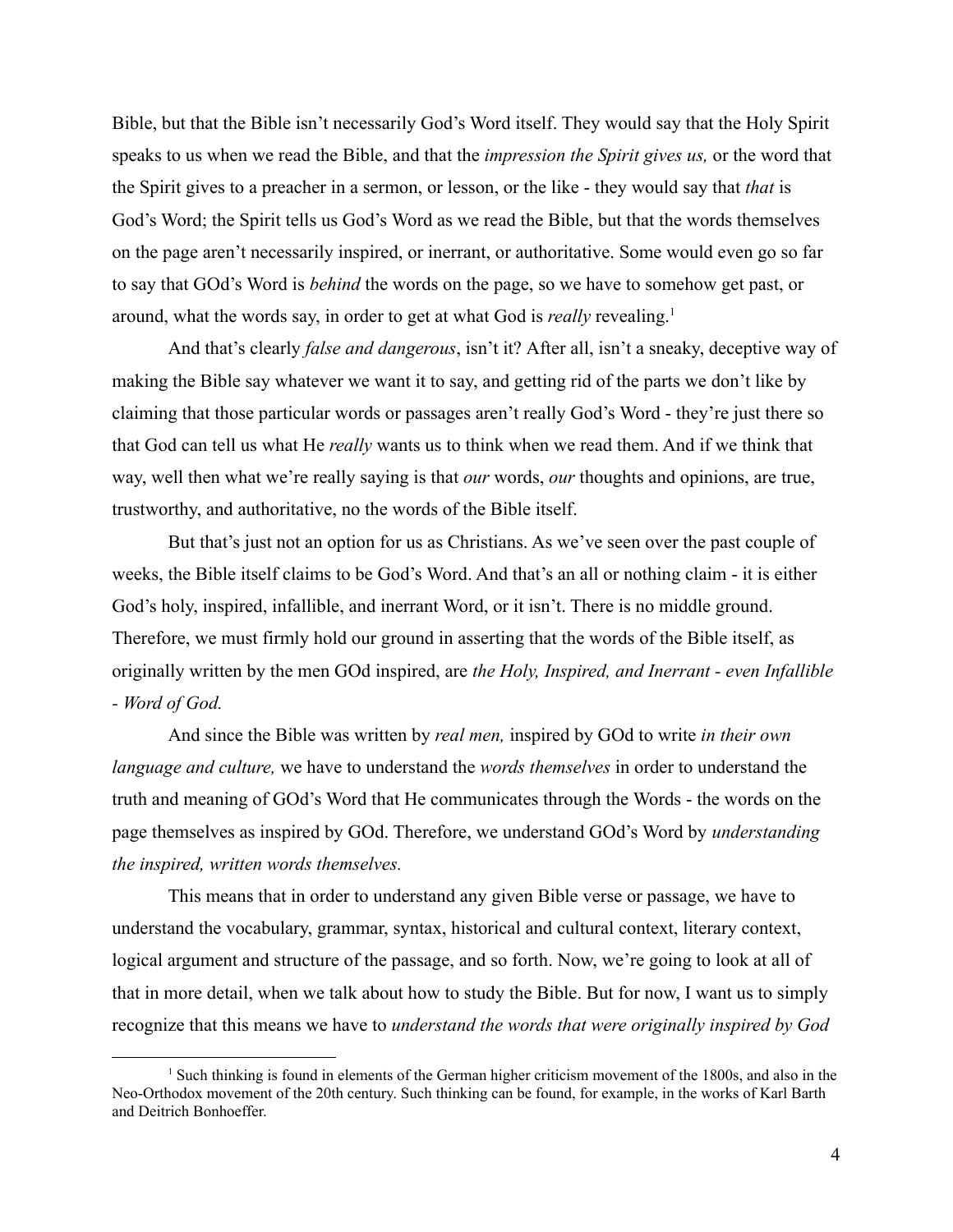*and written by those inspired men in the original languages:* namely, Ancient Hebrew and Koine Greek. But that poses a bit of a problem, doesn't it? None of us grew up speaking these languages. So how, then, are we to understand God's Word if we don't know the languages it was written in?

Thankfully, we can do so through *trustworthy translations.*

# **III. Translations of the Bible**

THe Bible was written in the *original languages -* Hebrew, Aramaic, and Greek - *not English* - therefore, we need modern translations The original scriptures themselves are inerrant not our translations. Translations are only inerrant and authoritative in so much as they *accurately translate and represent the original revelation of God's Word.* This means translations *can be wrong* - some translations are better or worse than others. But, thankfully, we have many translations today that are *very solid, reliable, and trustworthy.*

Still, it's helpful for us to remember that the act of translation is, in itself, an act of *interpretation.* A translation tells you what they think the words mean. That's also what we call interpretation - interpreting the meaning of the words, saying what we think they mean. Therefore, we need to think carefully about how the Bible is translated so we don't confuse *human interpretation* for the BIble itself.

So the first thing we need to know is the difference between a *paraphrase* and a *translation.*

## **A. Paraphrase vs. Translation**

A paraphrase is not the same thing as a translation. A translation tries to give an accurate representation, even a "re-telling" of exactly what was said in the first language by converting it into the second. The job of interpretation is to give the *original author's words.* A paraphrase, on the other hand, merely gives the *gist* or the *overall meaning* of what was said, but *in your own words and from your own perspective.*

For example, let's say my Puerto Rican friend from Brooklyn was visiting us today, walked in, and say, "Buenos dias, mis hermanos y hermanas!"

Now, since most of us don't speak Spanish, I could translate that as, "Good morning, my brothers and sisters!" But notice that I'm not telling you *what it means* per se - I'm not interpreting it, I'm just giving a literal translation. I'm not unpacking what "good morning" means, nor am I explaining all that is meant by "brothers and sisters." Is our Spanish friend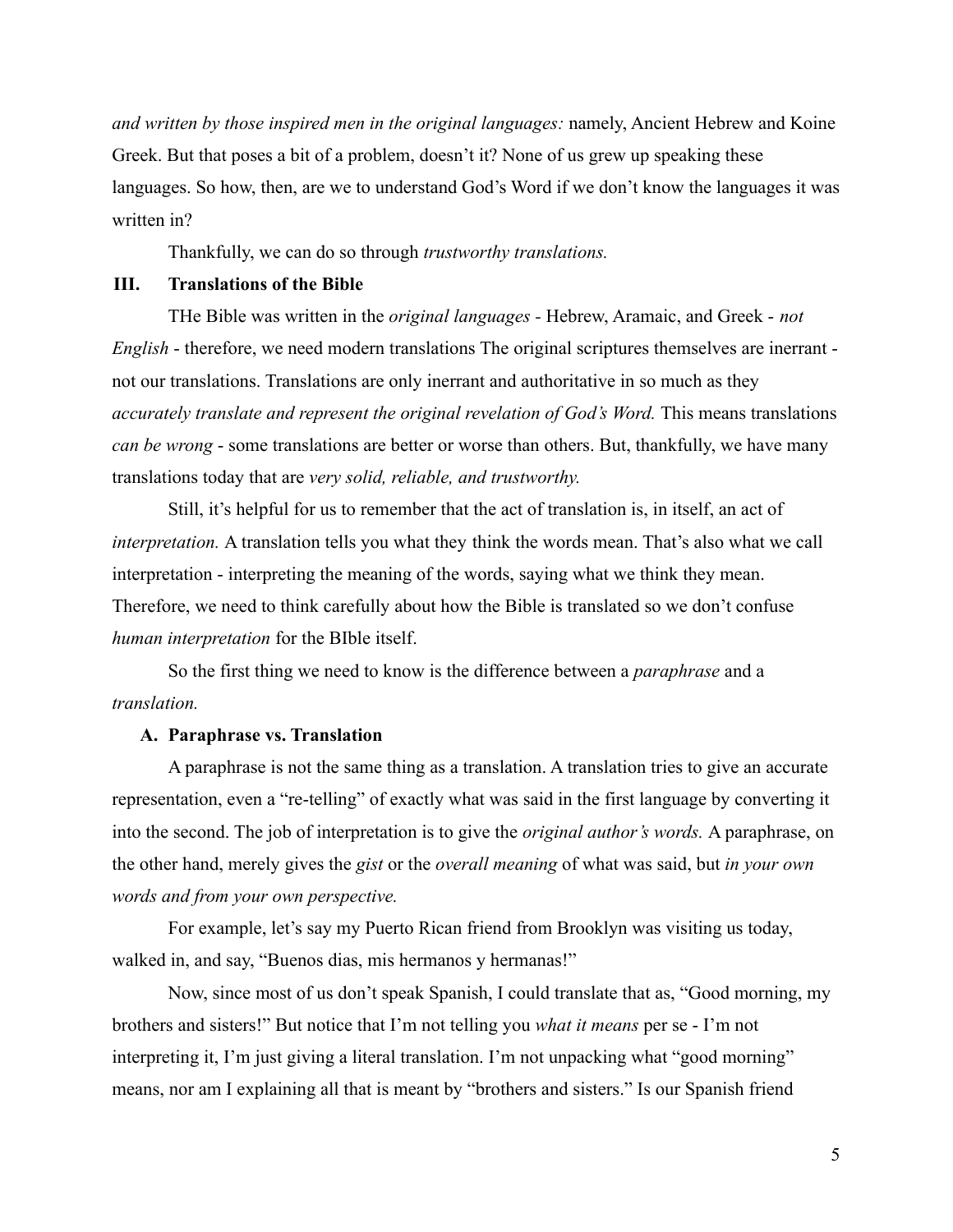under the assumption that we are his blood relatives, even siblings? No, of course not - he's referring to us as fellow Christians. But that meaning has to be interpreting.

Now, instead of *translating* his words, I could give a paraphrase. I could say, "He means, 'Hey, ya'll!" Now, that's true - he is giving us a greeting, telling us hey. But that leaves a lot out, doesn't it? It doesn't fully *translate* what he's trying to say.

A paraphrase of the Bible is the same way. It is simply someone from our day saying what he or she *thinks* the Bible says. But we need to recognize that for what it is - it's simply another human's own interpretation of the Bible. We need to treat that the same way we would a commentary or a book about the Bible, and not confuse it for scripture, or give it the same weight.

For example, *The Message* is a very popular *paraphrase* of the Bible today. But unfortunately, many people are under the assumption that it is a translation. But Eugene Peterson never claims that it is a translation - he claims it as his own paraphrase. A good, solid Bible translation is not just the product of one man or woman - it is made up of a whole counsel and board of translators and editors, to try and be as accurate and careful as possible to make sure that the words of the original manuscripts themselves are translated, not just paraphrased into the opinions of a man or woman today. For this reason, I would actually *discourage* us from using a paraphrase of the Bible, like *The Message.* If you're going to read it, just make sure you understand that your reading Peterson's *interpretation* of what he thinks the Bible says, and tread lightly (because we would actually disagree with a lot of his interpretations).

So instead, we need to rely on good, solid, trustworthy *translations.* But that leads us to another issue to think through…

#### **B. Translation and Interpretation**

Now, I argued that paraphrases are different because they are *just interpretation.* However, the hard thing about translation is that it always requires at least *some* interpretation on the part of the translator. *Translation* seeks to accurately give the word-for-word meaning of what someone said. But *interpretation* is trying to convey the *intended meaning* of the words said.

So let's return to the example of my friend who comes in and says, "Buenos dias mis hermanos y hermanas!" Now, we all agree that my paraphrase of, "Hey ya'll" doesn't quite cut it. So, I could give a better paraphrase, and say he means, "Good morning, my fellow Christians!"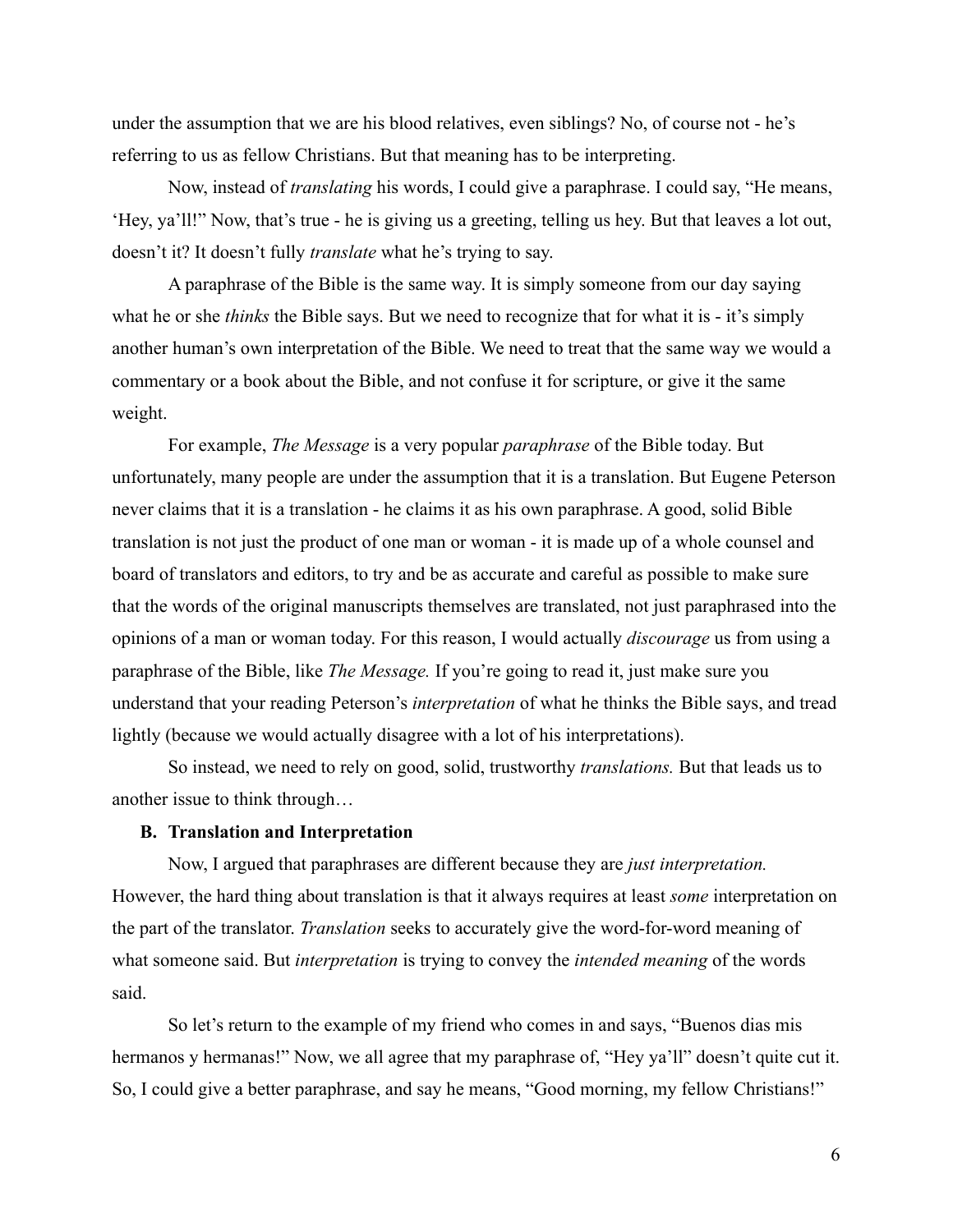Now, that gets much closer to the actual sense of what he's communicating doesn't it? I'm communicating the thought behind the words. But notice that I didn't just translate - I *interpreted* the meaning. And in doing so, I changed the literal words used from "brothers and sisters" to "fellow Christians." I got the meaning across - but we also lose out on the close, intimate, familiar connotations of those words "brothers and sisters" don't we? And this could get even more complicated when we talk about translating poetry, or songs, or metaphors and cultural idioms, especially when there isn't an exact match for a word in both Hebrew and English, for example.

Because of this, most translations of the Bible fall along a *spectrum:*

**Thought-for-Thought** - - - - - - - - - - - - - - - - - - - - - - - - - **Word-For-Word**

#### *1. Thought-for-thought*

These translations try to give the original author's *intended meaning* of the Biblical text, as much as possible. But the problem with this, of course, is that this quickly become the task of *interpretation.* The farther we get from the original words that the Bible was written in, and the closer we get to what we think the words *mean,* then the closer we getting to *interpretation.* If we go too far to this side, we end up back with a *paraphrase.* So the *strength* of this approach is that they are usually a lot easier for us to read and understand. THe *drawback* is this approach is that they usually contain a lot more interpretation in them. But the most trustworthy of these kinds of translations try hard to give the intended meaning while still trying to stay within the appropriate bounds of honest translation.

Strength: readability

Weakness: less accurate

Example: *New Living Translation (NLT)*

Probably the best, most trustworthy thought-for-thought translations available today are the *New International Version (NIV) and the Christian Standard Bible (CSB)*. These two are closer to the middle of the spectrum, though; they're much closer to word-for-word translations than to a paraphrase or straight interpretation.

# *2. Word-for-Word*

These translations try to give as accurate and literal a translation of each word from one language to another as possible. They try to preserve as much of the original language and